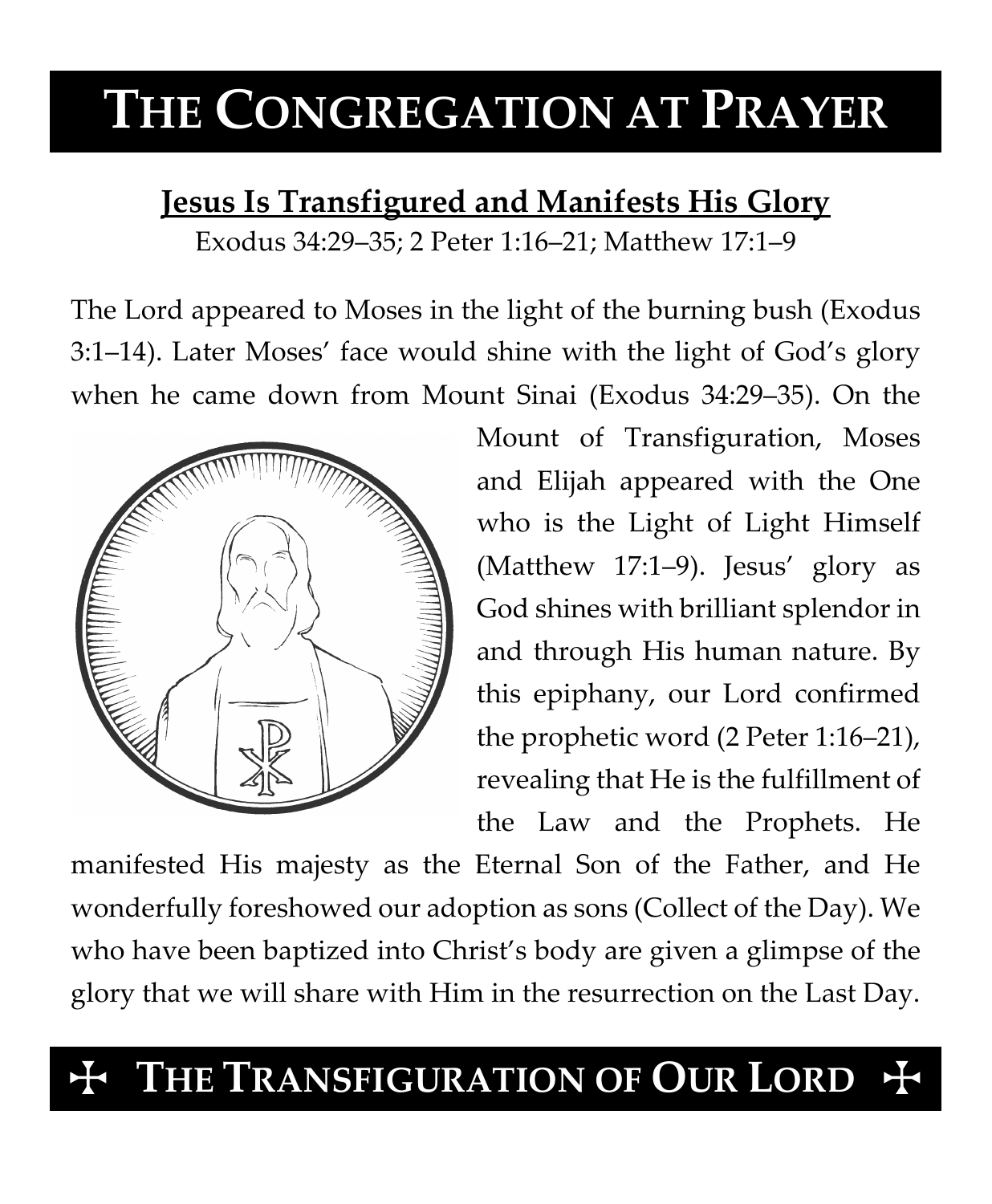#### **INVOCATION** (*make the sign of the holy cross and say*)

In the Name of the Father and of the  $\pm$  Son and of the Holy Spirit.

#### **THE APOSTLES CREED**

I believe in God the Father Almighty, Maker of Heaven and earth. And in Jesus Christ, His only Son, our Lord, who was conceived by the Holy Spirit, born of the Virgin Mary, suffered under Pontius Pilate, was crucified, died, and was buried. He descended into hell. The third day He rose again from the dead. He ascended into Heaven and is seated at the right hand of God the Father Almighty. From thence He will come to judge the living and the dead. I believe in the Holy Spirit, the Holy Christian Church, the communion of saints, the forgiveness of sins, the resurrection of the body, and the  $\pm$  life everlasting.

**PSALMODY** *(sing or read out loud each day)*

Psalm 2

#### **LEARN BY HEART LUTHER'S SMALL CATECHISM**: The Ten Commandments

*What does God say about all these commandments?*

**He says, "I, the Lord your God, am a jealous God, punishing the children for the sin of the fathers to the third and fourth generation of those who hate Me, but showing love to a thousand generations of those who love Me and keep My commandments." (Exodus 20:5–6)**

#### *What does this mean?*

**God threatens to punish all who break these commandments. Therefore, we should fear His wrath and not do anything against them. But He promises grace and every blessing to all who keep these commandments. Therefore, we should also love and trust in Him and gladly do what He commands.**

| Sunday:    | Psalm 71 | Exodus 17          | Ezra 7     | Romans 8:1-17     |
|------------|----------|--------------------|------------|-------------------|
| Monday:    | Psalm 72 | Exodus 18          | Ezra 8     | Romans 8:18-39    |
| Tuesday:   | Psalm 73 | Exodus 19          | Ezra 9     | Romans 9:1-29     |
| Wednesday: | Psalm 74 | Exodus 20:1-17     | Ezra 10    | Romans 9:30-10:21 |
| Thursday:  | Psalm 75 | Exodus 20:18-21:11 | Nehemiah 1 | Romans 11         |
| Friday:    | Psalm 76 | Exodus 21:12-22:15 | Nehemiah 2 | Romans 12         |
| Saturday:  | Psalm 77 | Exodus 22:16-23:9  | Nehemiah 3 | Romans 13         |

#### **DAILY READINGS**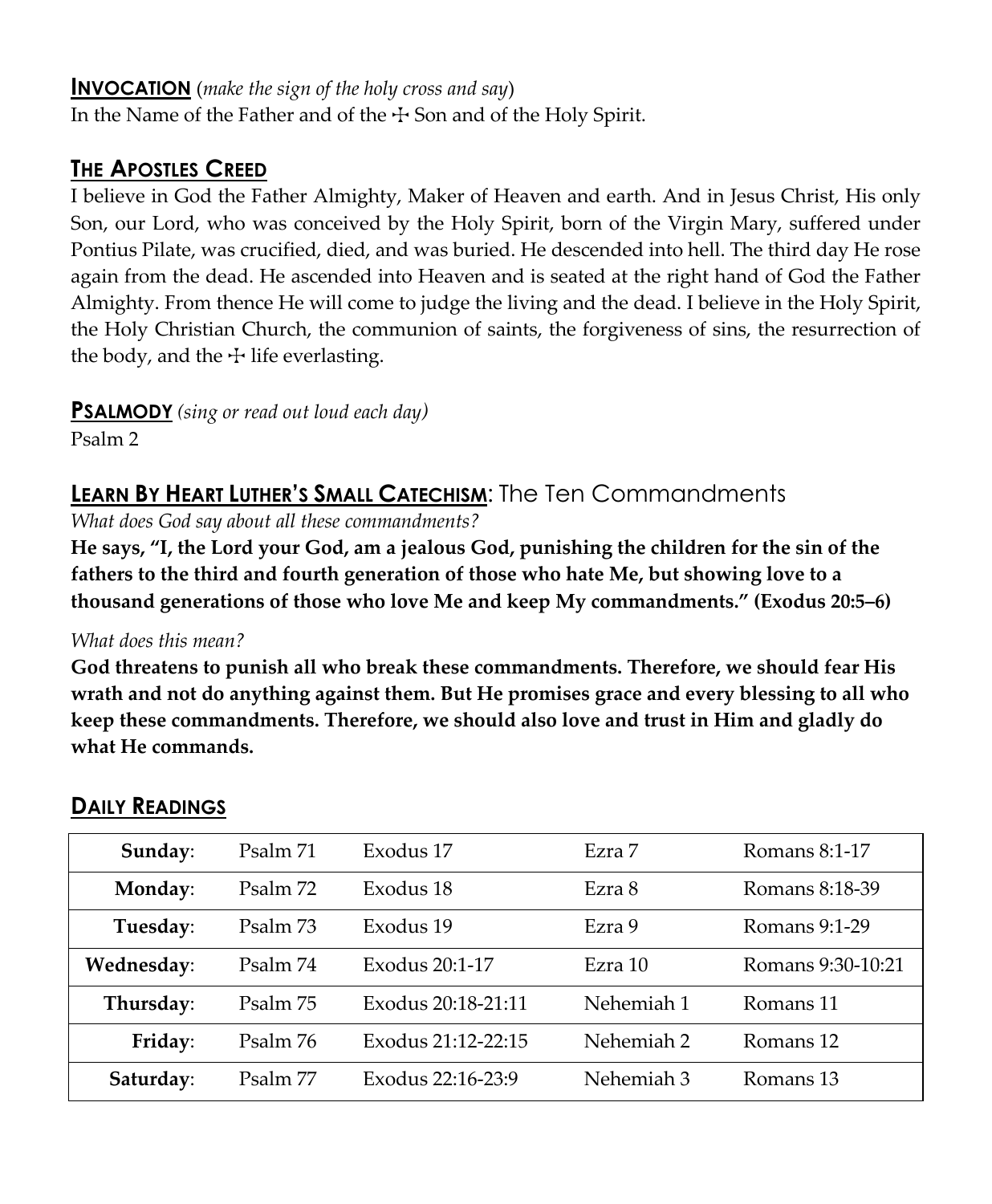#### **PRAYERS**

*The following suggestions are offered as an aid in developing the habit of praying for ourselves and others each week:*

**Sunday**: For the joy of the resurrection among us; for the fruit of faith nourished by Word and Sacrament.

**Monday**: For faith to live in the promise of Holy Baptism; for one's calling and daily work; for the unemployed; for the salvation and well-being of our neighbors; for schools, colleges, and seminaries; for good government and for peace.

**Tuesday**: For deliverance against temptation and evil; for the addicted and despairing, the tortured and oppressed; for those struggling with sin.

**Wednesday**: For marriage and family, that husbands and wives, parents and children live in ordered harmony according to God's Word; for parents who must raise children alone; for our communities and neighborhoods.

**Thursday**: For the Church and her pastors; for deacons, teachers, and other church workers; for missionaries and for all who serve the Church; for fruitful and salutary use of the blessed Sacrament of Christ's body and blood.

**Friday**: For faithful preaching of the holy cross of our Lord Jesus Christ; for the spread of His knowledge throughout the whole world; for the persecuted and oppressed; for the sick and dying.

**Saturday**: For faithfulness to the end; for the renewal of those who are withering in the faith or have fallen away; for receptive hearts and minds to God's Word on the Lord's Day; for pastors as they prepare to administer and for people as they prepare to receive Christ's holy gifts.

O God, in the glorious transfiguration of Your Beloved Son You confirmed the mysteries of the faith by the testimony of Moses and Elijah. In the voice that came from the bright cloud You wonderfully foreshowed our adoption by grace. Mercifully make us co-heirs with the King in His glory and bring us to the fullness of our inheritance in Heaven; through the same Jesus Christ, our Lord, who lives and reigns with You and the Holy Spirit, one God, now and forever.

O Lord, look down from Heaven. Behold, visit, and relieve Your servants who stand in need of our prayers: **[insert the names of family members, friends, church members, government officials, those in need, etc.]** Look upon them with the eyes of Your mercy. Grant them comfort and sure confidence in You. Defend them from all danger, and keep them in perpetual peace and safety, through Jesus Christ, our Lord.